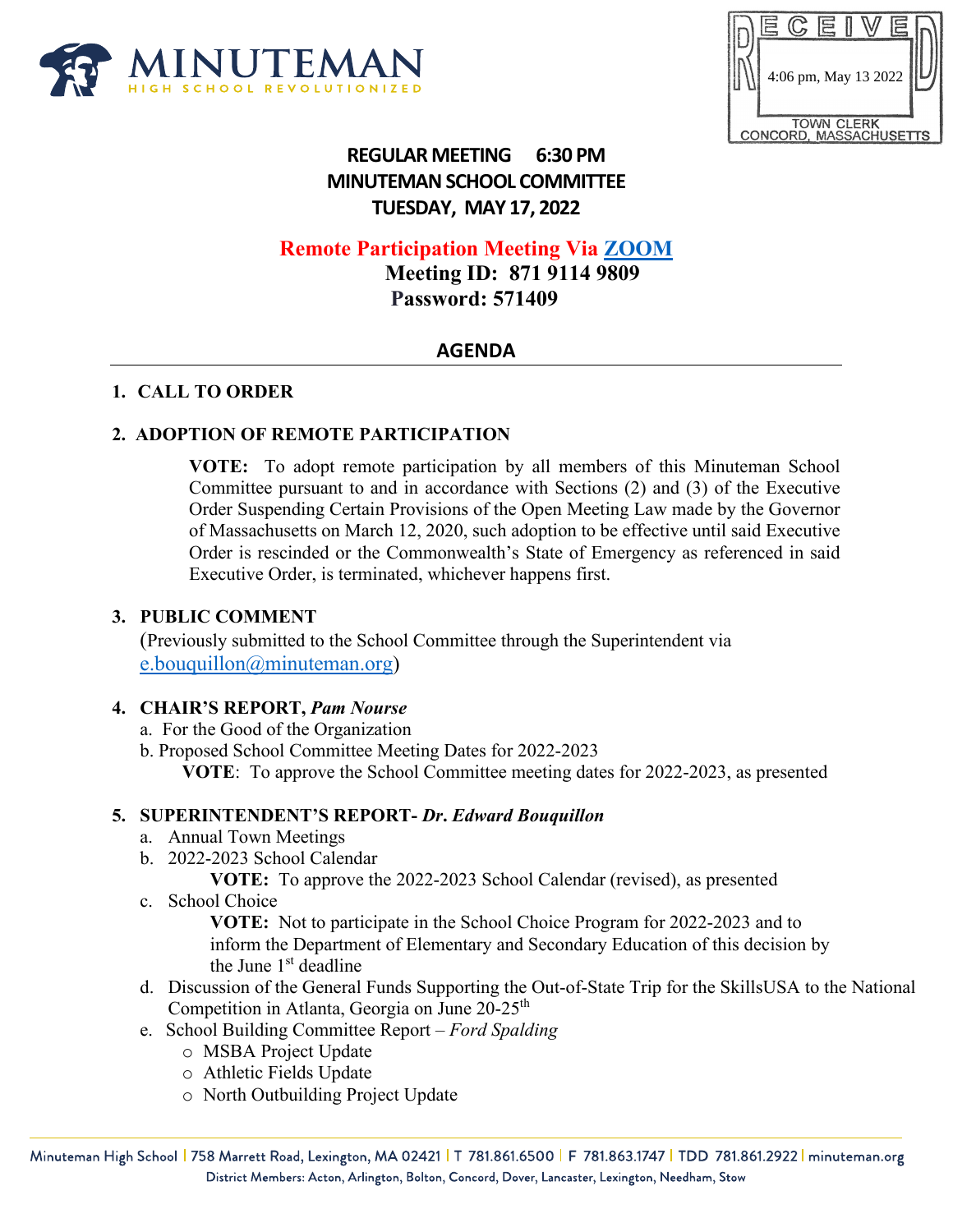o East Campus Partnership/Project

**VOTE:** To approve the Memorandum of Understanding with Boston Veterinary Clinic

### **6. SCHOOL REPORT –** *George Clement and Katie Bouchard*

- a. Annual Outstanding Vocational Technical Students
- b. World of Work (WOW) Event
- c. Upcoming Events:
	- **o** Senior Prom May 13<sup>th</sup>
	- **o** Orientation for New Families May 15<sup>th</sup>
	- **o** MCAS Math Testing May 17-18<sup>th</sup>
	- **o** National Honor Society Induction May 23rd
	- **o** Anticipated Publication of Art & Literary Magazine May 23rd
	- **o** Sports Awards Night May  $26^{th}$
	- **o** Junior Prom May  $27<sup>th</sup>$
	- **o** Senior Awards Night June 2nd
	- $\circ$  Graduation June 3<sup>rd</sup>

## **7. FINANCE REPORT** *– Rich Ikonen*

- a. Finance Committee Update –Steve Ledoux
- b. FY21 Budget Audit Presentation –Scott McIntire, Melanson Heath
- c. 3rd Quarter Financial Statements Report
- d. OPEB Vanguard Statement, as of 3/31/2022
- e. Approval of a \$2.8M, 11-months Bond Anticipation Note for the School Building Project **VOTE:** To approve a \$2.8M, 11-months Bond Anticipation Note for the School Building Project, as presented
- f. Approval for the Monthly Informational List of Donations, as presented **VOTE:** To approve the monthly list of donations
- g. Approval for the Request for the Disposal of Surplus Property **VOTE**: To approve the request for the disposal of surplus property, as presented

## **8. COMMITTEE REPORTS**

- a. Superintendent's Negotiations and Evaluation Subcommittee *Jennifer Leone*
- b. Transition Taskforce *Ford Spalding*
- c. Policy Subcommittee *Alice DeLuca*
	- Policies for Review:
		- o Consent Agenda Policy BEDB-C

**VOTE:** To approve the Consent Agenda Policy BEDB-C for first reading, as presented

#### **9. SECRETARY'S REPORT -** *Alice DeLuca*

a. Approval of Draft Minutes of February 8<sup>th</sup> and March 15<sup>th</sup>, 2022

**VOTE:** To approve the draft minutes of February 8<sup>th</sup> and March 15<sup>th</sup>, 2022 as presented

## **10. EXECUTIVE SESSION**

**VOTE:** To enter Executive Session and not return to Open Session for the following reason:

1. Pursuant to M.G.L. c.30A, §20(a)(3) to discuss strategy with respect to likely litigation with the Town of Lincoln regarding permit fees if an open meeting may have a detrimental effect on the bargaining or litigating position of the public body and the chair so declares